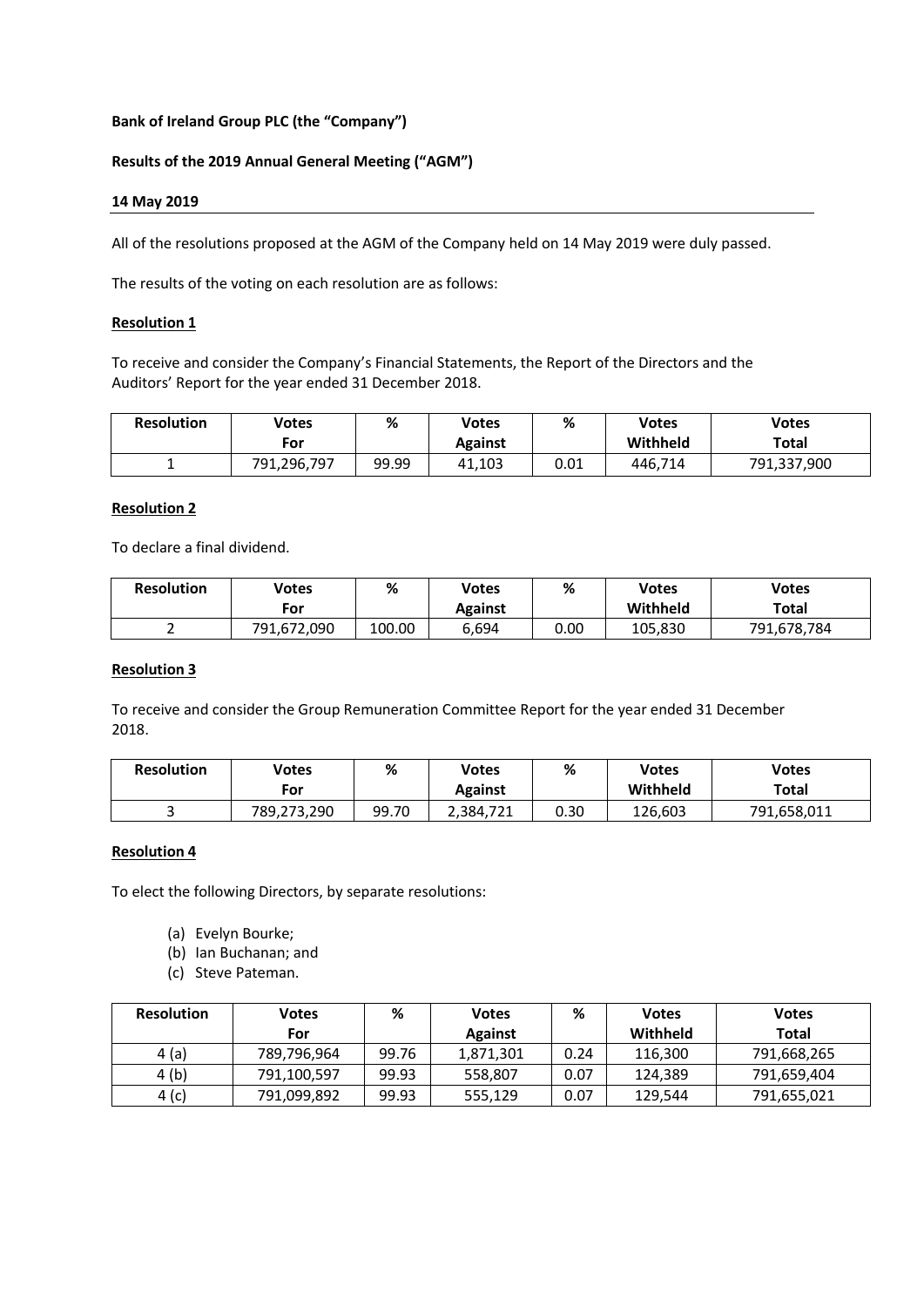To re-elect the following Directors, by separate resolutions:

- (d) Richard Goulding
- (e) Patrick Haren;
- (f) Andrew Keating;
- (g) Patrick Kennedy;
- (h) Francesca McDonagh;
- (i) Fiona Muldoon; and
- (j) Patrick Mulvihill.

| <b>Resolution</b> | <b>Votes</b> | %     | <b>Votes</b>   | %    | <b>Votes</b> | <b>Votes</b> |
|-------------------|--------------|-------|----------------|------|--------------|--------------|
|                   | For          |       | <b>Against</b> |      | Withheld     | <b>Total</b> |
| 4(d)              | 790,951,126  | 99.91 | 704,446        | 0.09 | 129,022      | 791,655,572  |
| 4(e)              | 787,686,790  | 99.50 | 3,969,945      | 0.50 | 127,879      | 791,656,735  |
| 4(f)              | 782,794,699  | 98.88 | 8,862,837      | 1.12 | 126,982      | 791,657,536  |
| 4(g)              | 784,923,124  | 99.15 | 6,739,438      | 0.85 | 121,007      | 791,662,562  |
| 4(h)              | 791,117,940  | 99.93 | 550,107        | 0.07 | 116,567      | 791,668,047  |
| 4 (i)             | 789,650,203  | 99.75 | 2,017,870      | 0.25 | 116,492      | 791,668,073  |
| 4 (j)             | 790,954,034  | 99.91 | 700,222        | 0.09 | 130,309      | 791,654,256  |

## **Resolution 5**

To consider the continuation in office of KPMG as Auditors of the Company.

| <b>Resolution</b> | Votes<br>For | %     | Votes<br>Against | %    | <b>Votes</b><br>Withheld | <b>Votes</b><br>Total |
|-------------------|--------------|-------|------------------|------|--------------------------|-----------------------|
|                   | 791,260,437  | 99.95 | 394,379          | 0.05 | 128.369                  | 791,654,816           |

## **Resolution 6**

To authorise the Directors to fix the remuneration of the Auditors.

| <b>Resolution</b> | Votes       | %     | Votes   | %    | Votes    | <b>Votes</b> |
|-------------------|-------------|-------|---------|------|----------|--------------|
|                   | For         |       | Against |      | Withheld | Total        |
|                   | 791,327,571 | 99.96 | 348,517 | 0.04 | 108,497  | 791,676,088  |

## **Resolution 7**

To authorise purchases of Ordinary Shares by the Company or subsidiaries.

| <b>Resolution</b> | Votes<br>For | %     | Votes<br>Against | %    | Votes<br>Withheld | <b>Votes</b><br>Total |
|-------------------|--------------|-------|------------------|------|-------------------|-----------------------|
|                   | 790,300,475  | 99.81 | 1,476,354        | 0.19 | 756,'             | 791,776,829           |

# **Resolution 8**

To authorise the Directors to issue Ordinary Shares.

| <b>Resolution</b> | Votes       | %     | Votes     | %             | Votes    | <b>Votes</b> |
|-------------------|-------------|-------|-----------|---------------|----------|--------------|
|                   | For         |       | Against   |               | Withheld | Total        |
|                   | 782,959,087 | 98.89 | 8,803,150 | 111<br>+. + + | 14,482   | 791,762,237  |